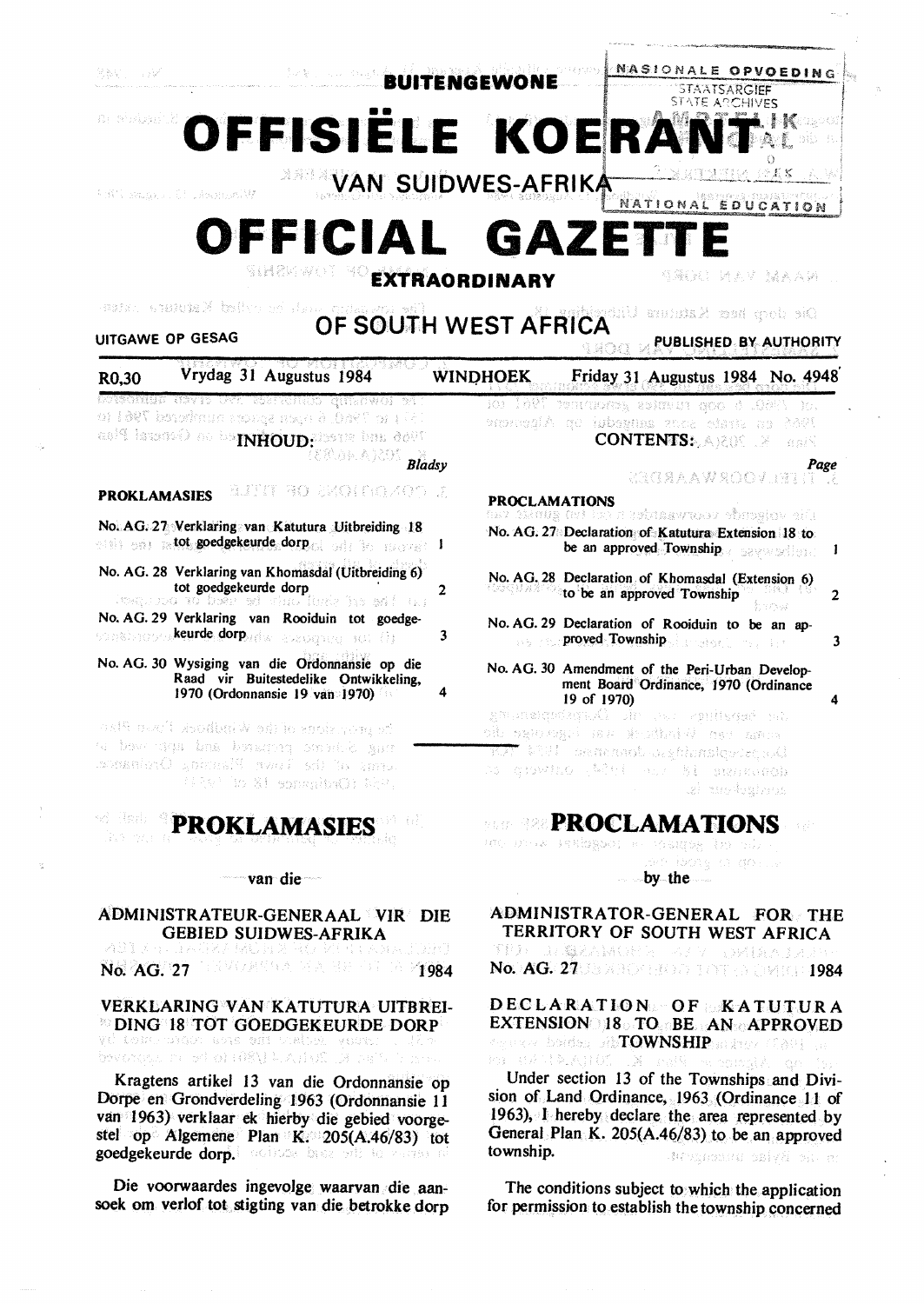toegestaan is, word ingevolge genoemde artikel 13 in die Bylae uiteengesit.

W.A. VAN NIEKERK NICER Administrateur-generaal Windhoek. 13 Augustus 1984

BYLAE

# 1. NAAM VAN DORP

Die dorp heet Katutura Uitbreiding 18.

# 2. SAMESTELLING VAN DORP

Die dorp bestaan uit 390 erwe genommer 7571 tot 7960, 6 oop ruimtes genommer 7961 tot 7966 en strate soos aangedui op Algemene Plan K. 205(A.46/83).

# 3. TITELVOORW AARDES

Die volgende voorwaardes moet ten gunste van die plaaslike bestuur geregistreer word teen die titelbewyse van alle erwe:

- (a) Die erf mag slegs benut of geokkupeer word -
	- (i) vir doeleindes wat strook met; en
	- (ii) onderworpe aan,

die bepalings van die Dorpsbeplanningskema van Windhoek wat ingevolge die Dorpsbeplanningsordonnansie 1954 (Ordonnansie 18 van 1954) ontwerp en goedgekeur is.

(b) Geen boom bekend as Prosopis SSP mag op die erf geplant of toegelaat word om daarop te groei nie.

No. AG. 28 1984 Present and A. R. Ferrica 1984

# VERKLARING VAN KHOMASDAL (UIT-BREIDING 6) TOT GOEDGEKEURDE DORP

Kragtens artikel 13 van die Ordonnansie op Dorpe en Grondverdeling 1963 (Ordonnansie 11 van 1963) verklaar ek hierby die gebied voorgestel op Algemene Plan K. 20l(A.41/80) tot goedgekeurde dorp.

Die voorwaardes ingevolge waarvan die aansoek om verlof tot stigting van die betrokke dorp toegestaan is, word ingevolge genoemde artikel 13 in die Bylae uiteengesit.

stris constructo **W.A. VAN NIEKERK**  Administrateur-generaal Windhoek. 13 Augustus 1984 has been granted are set forth in the Schedule in terms of the said section 13.

Administrator-General Windhoek. 13 August **1984** 

# **SCHEDULE**

# I. NAME OF TOWNSHIP

The township shall be called Katutura Extension 18.

2. COMPOSITION OF TOWNSHIP

The township comprises 390 erven numbered 7571 to 7960, 6 open spaces numbered 796 I to 7966 and streets as indicated on General Plan K. 205(A.46/83).

# 3. CONDITIONS OF TITLE

The following conditions shall be registered in favour of the local authority against the title deeds of all erven: and survey of the

(a) The erf shall only be used or occupied -

- (i) for purposes which are in accordance with; and
- (ii) subject to, services in the series

the provisions of the Windhoek Town Planning Scheme prepared and approved in terms of the Town Planning Ordinance, 1954 (Ordinance 18 of 1954).

(b) No tree known as Prosopis SSP shall **be**  planted or permitted to grow on the erf.

No. AG. 28 **1984** 

# DECLARATION OF KHOMASDAL(EXTEN-SION 6) TO BE AN APPROVED TOWNSHIP

Under section 13 of the Townships and Division of Land Ordinance, 1963 (Ordinance 11 of 1963), I hereby declare the area represented by General Plan K. 20l(A.4 l/80) to be an approved township.

The conditions subject to which the application for permission to establish the township concerned has been granted are set forth in the Schedule in terms of the said section 13.

W.A. VAN NIEKERK Administrator-General Windhoek, 13 August 1984

**A sea control** 

法国家联邦 经市场租赁

W.A. VAN NIEKERK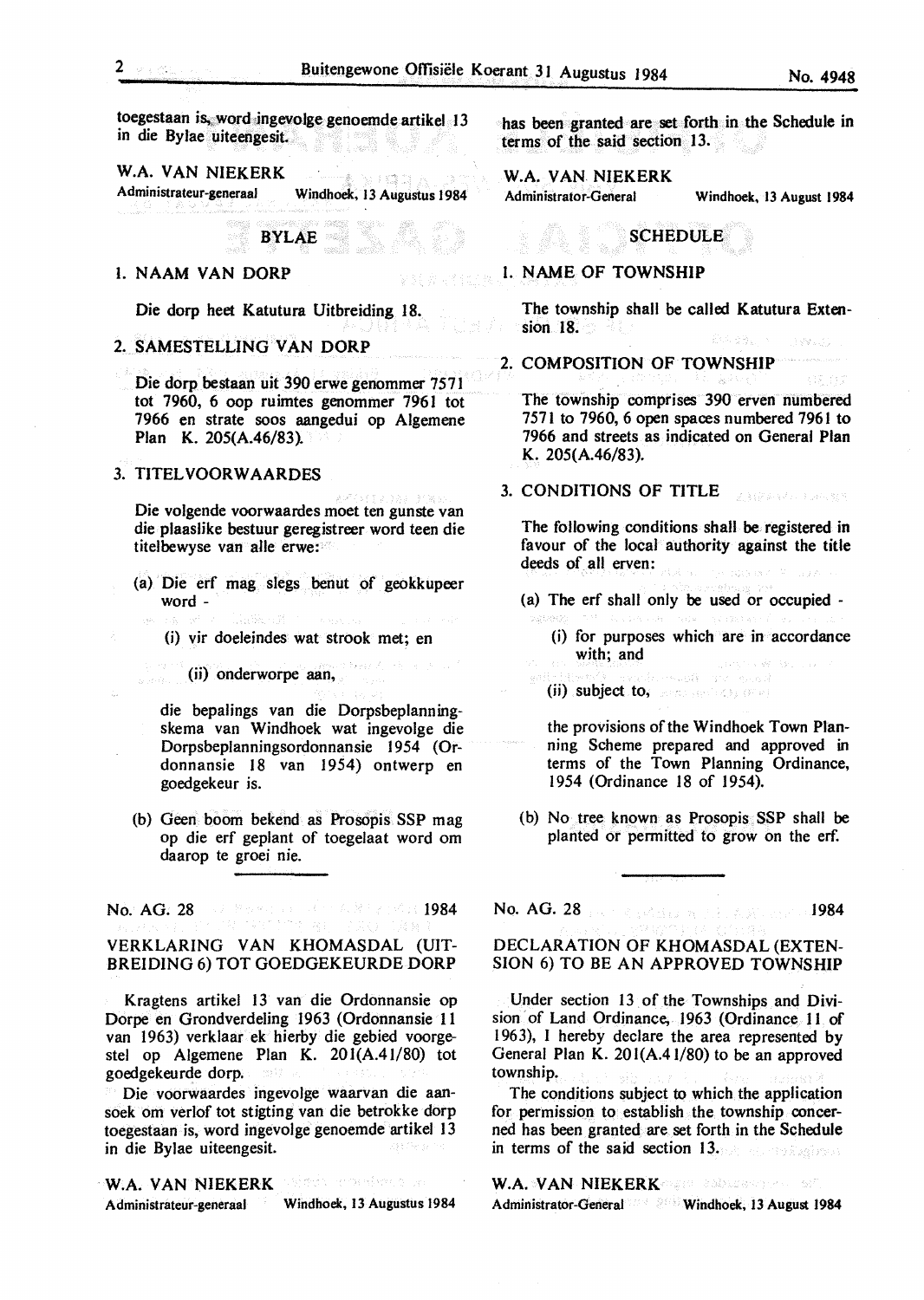BYLAE - Londing Colorado m. Buttermik on a

# I. NAAM VANDORP

Die dorp beet Khomasdal (Uitbreiding 6).

# 2. SAMESTELLING VAN DORP

Die dorp bestaan uit 125 erwe genommer 2299 tot 2351 en 2354 tot 2425, 4 oop ruimtes genommer 2426 tot 2429 en strate soos aangedui op Algemene Plan K. 201 (A.41/80). BB 2010 PM HD DEB - ANNAU

# 3. GERESERVEERDE ERWE

Erwe 2299, 2737 en 2401 word vir doeleindes van die plaaslike bestuur gereserveer.

4. TITLEVOORWAARDESEN COMPRESSION

Die volgende voorwaardes moet ten gunste van die plaaslike bestuur geregistreer word teen die titelbewyse van alle erwe, buiten die genoem in paragraaf 3:

We became the second below. .<br>Ang bata

- (a) Die erf mag slegs benut of geokkupeer word was held a keep and a special control and tvia -
	- (i) vir doeleindes wat strook met; en

gene (ii) onderworpe aan, die ander oorgene<br>aan aangeen on terdongse van benar van ontdakk die bepalings van die Dorpsbeplanningskema van Windhoek wat ingevolge die Dorpsbeplanningsordonnansie 1954 (Ordonnansie 18 van 1954) ontwerp en

**goedgekeur is.** 

(b) Geen boom bekend as Prosopis SSP mag op die erf geplant of toegelaat word om **daarop te groei nie.** 

No. AG. 29 **1984 No. 29 1984** 

# VERKLARING VAN ROOIDUINTOTGOED-GEKEURDE DORP

Kragtens artikel 13 van die Ordonnansie op Dorpe en Grondverdeling 1963 (Ordonnansie 11 van 1963) verklaar ek hierby die gebied voorgestel op Algemene Plan R. 7 J(A.623/82) tot goedgekeurde dorp. **DELEGABLE PLAY DAIV** 

Die voorwaardes ingevolge waarvan die aansoek om verlof tot stigting van die betrokke dorp

# **SCHEDULE** who provided them

# l. NAME OF TOWNSHIP

The township shall be called Khomasdal (Extension 6).

# 2. COMPOSITION OF TOWNSHIP

전화제 개인 다음이

The township comprises 125 erven numbered 2299 to 2351 and 2354 to 2425, 4 open spaces numbered 2426 to 2429 and streets as indicated on General Plan K. 20l(A.41/80).

#### 3. RESERVED ERVEN

Erven 2299, 2373 and 2401 are reserved for purposes of the local authority.

# 4. CONDITIONS OF TITLE WARRENT HERE

The following conditions shall be registered in favour of the local authority against the title deeds of all erven, other than those referred to in paragraph 3:

- a za magi shiko yana cam
- (a) The erf shall only be used or occupied -(i) for purposes which are in accordance with; and **CONTRACTOR** REPORTS TO A STATE AND
- sa, <mark>(ii) subject to,</mark> nds od. oe*r spillward do*<br>Extegral out extensive fow conec*t* on.
- $\therefore$  the provisions of the Windhoek Town Planning Scheme prepared and approved in terms of the Town Planning Ordinance, 1954 (Ordinance 18 of 1954).
- (b) No tree known as Prosopis SSP shall be planted or permitted to grow on the erf.

**CONSTRUCT** CONTRACTORS AND CONTROL

No. AG. 29 No. 41 No. 1984

# DECLARATION OF ROOIDUIN TO BE AN APPROVED TOWNSHIP

Under section 13 of the Townships and Division of Land Ordinance, 1963 (Ordinance 11 of 1963), I hereby declare the area represented by General Plan R. 71(A.623/82) to be an approved township. wiki vina member o

The conditions subject to which the application for permission to establish the township concerned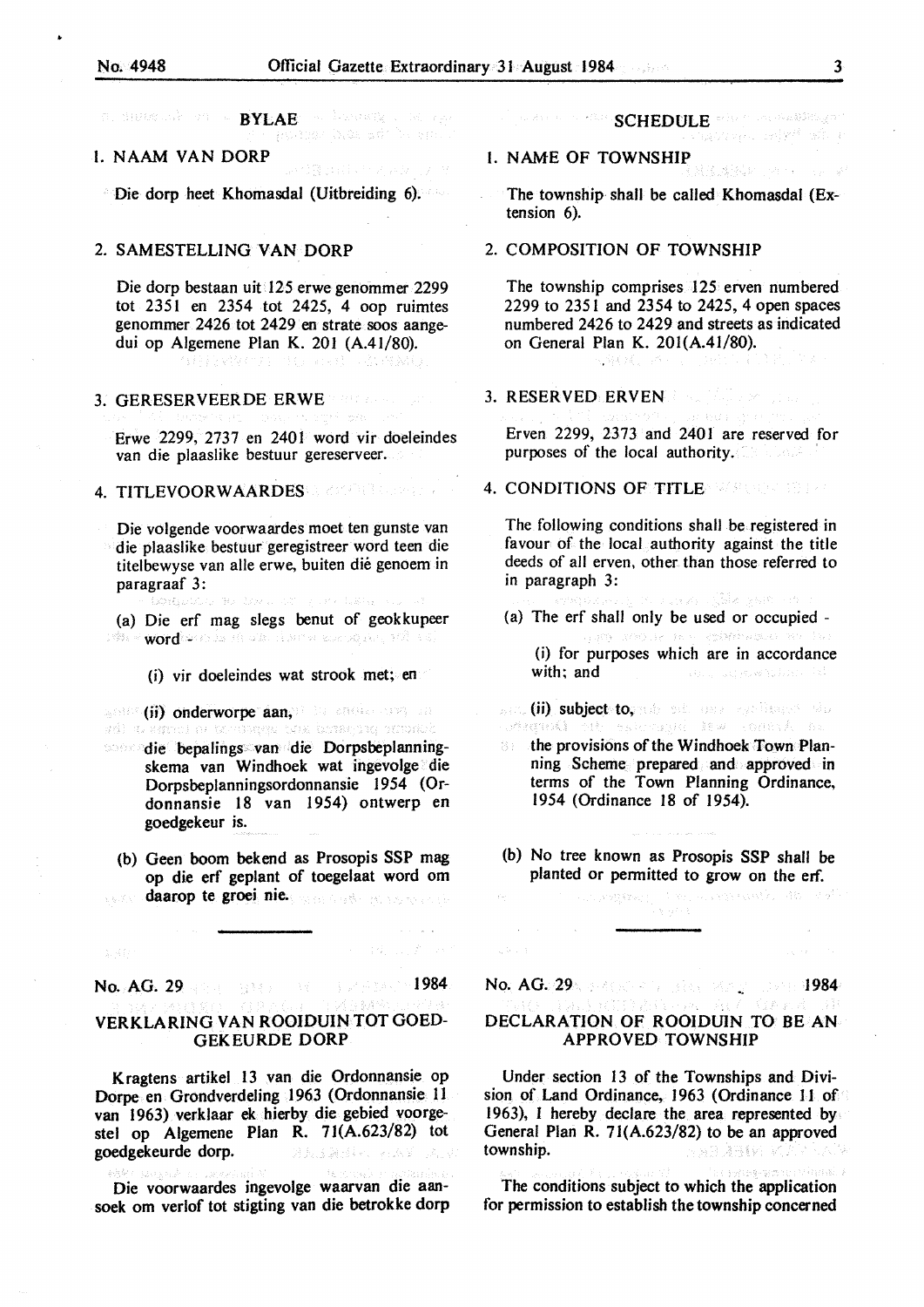toegestaan *is,* word ingevolge genoemde artikel 13 in die Bylae uiteengesit.

2. 김사이는 집사 결국사도 **W.A. VAN NIEKERK** 

Administrateur-generaal Windhoek, 13 Augustus 1984 Ad Baharra

SHEEK BYBAEN MONTHOSMOD

1.3NAAM: VAN: DORPshames - justinum 1983<br>- Sanda Baro kuit (1981 m 223): Jan 1981 - 2000 ynddir menn, b Die dorp heet Rooiduin. In 2018 beerland

## 2. SAMESTELLING VAN DORP

Die dorp bestaan uit 186 erwe genommer 1 tot 186, een oop ruimte genommer 187 en strate soos aangedui op Algemene Plan R. 71(A.623/82). All of the content of the Labardin fill

# 3. TITELVOOR **W AARDES**

Die volgende voorwaarde moet ten gunste van die plaaslike bestuur geregistreer word teen die titelbewyse van alle erwe:

Die erf mag slegs benut of geokkupeer word -

t d'ama charta

**(a) vir doeleindes wat strook met;**<br>strooms as wat strooms and water and the

(b) onderworpe aan **Service State** 

die bepalings van die dorpsbeplanningskema van Aranos wat ingevolge die Dorpsbeplanningsordonnansie 1954 (Ordonnansie 18 van 1954), ontwerp en goedgekeur is.<br>Jonanib Organisati<sup>e</sup>r awolf ran her same

.<br>(2004–30 Microselbus) 2007

(8) No tee kansen to Proseps 538 shall be ha ya pamindo a tunakin

*(Deur die Staatspresident goedgekeur op 25 Mei 1984)* 

# No. AG. 30 1984

# WYSIGING VAN DIE ORDONNANSIE OP DIE RAAD VIR BUITESTEDELIKE ONT-WIKKELING, 1970 (ORDONNANSIE 19 VAN 91929421970)

Kragtens die bevoegdheid my verleen by Proklamasie 181 van 19 Augustus 1977, maak ek hierby die wette in die Bylae vervat. De La 2002.<br>Looppe na ook (2002), A metal tempere SalAasii **W.A.** VAN NIEKERK Referance

Administrateur-generaal . Windhoek, 13 Augustus 1984 ich "Laisten is establish ihgaren rigoranen da has been granted is set forth in the Schedule in terms of the said section 13.

1.手头回头 钢条索区位 **W.A. VAN NIEKERK**  Administrator-General Windhoek, 13 August 1984

#### **SSCHEDULE** CONTRACT

1. **NAME OF TOWNSHIP**<sup>0</sup> *neared* quotests Senator Parame The township shall be called Rooiduin. lk no lab

### 2. COMPOSITION OF TOWNSHIP

The township comprises 186 erven numbered I to 186, one open space numbered 187 and streets as indicated on General Plan R. 71(A. 623/82). A tease where the individual

# 3. CONDITIONS OF TITLE MELOWER PRES

The following condition shalJ be registered in favour of the local authority against the title deeds of all erven: Same She was surrantissing The erf shall only be used or occupied -

a di Altito della conce (a) for purposes which are in accordance with;

(b) subject to one has replaced by a sec-

the provisions of the Aranos Town Planning Scheme prepared and. approved in terms of the Town Planning Ordinance, 1954 (Ordinance ri**18 of 1954).** See storiW<sup>in</sup>ney ismaar<br>4O) - PC91 - asammon-bernimusloodagesC an qaswaq (1901 Hav 8) sheeman e ei underhros

the Group better betweend as Proceeds SSP mag mo buva teshapon k matria 'na sib go

*(Approved by the State Presidmt on 25 May 1984)* 

# No. AG. 30 1984

## AMENDMENT QF THE PERI-URBAN DEVELOPMENT BOARD ORDINANCE, 1970 ORDINANCE 19 OF 1970) 4 H ( h L ) [ } ]

Under the powers vested in me by Proclamation 181 of 19 August 1977, I hereby make the laws set out in the Schedule. For a last set of the set of the set of the set of the set of the set of the set of the set of the set of the set of the set of the set of the set of the set of the set of the set of - 653 and the hat we **W.A. VAN NIEKERK**  Administrator-General Windhoek, 13 August 1984 sina an terlot un silgha un de betrokke drip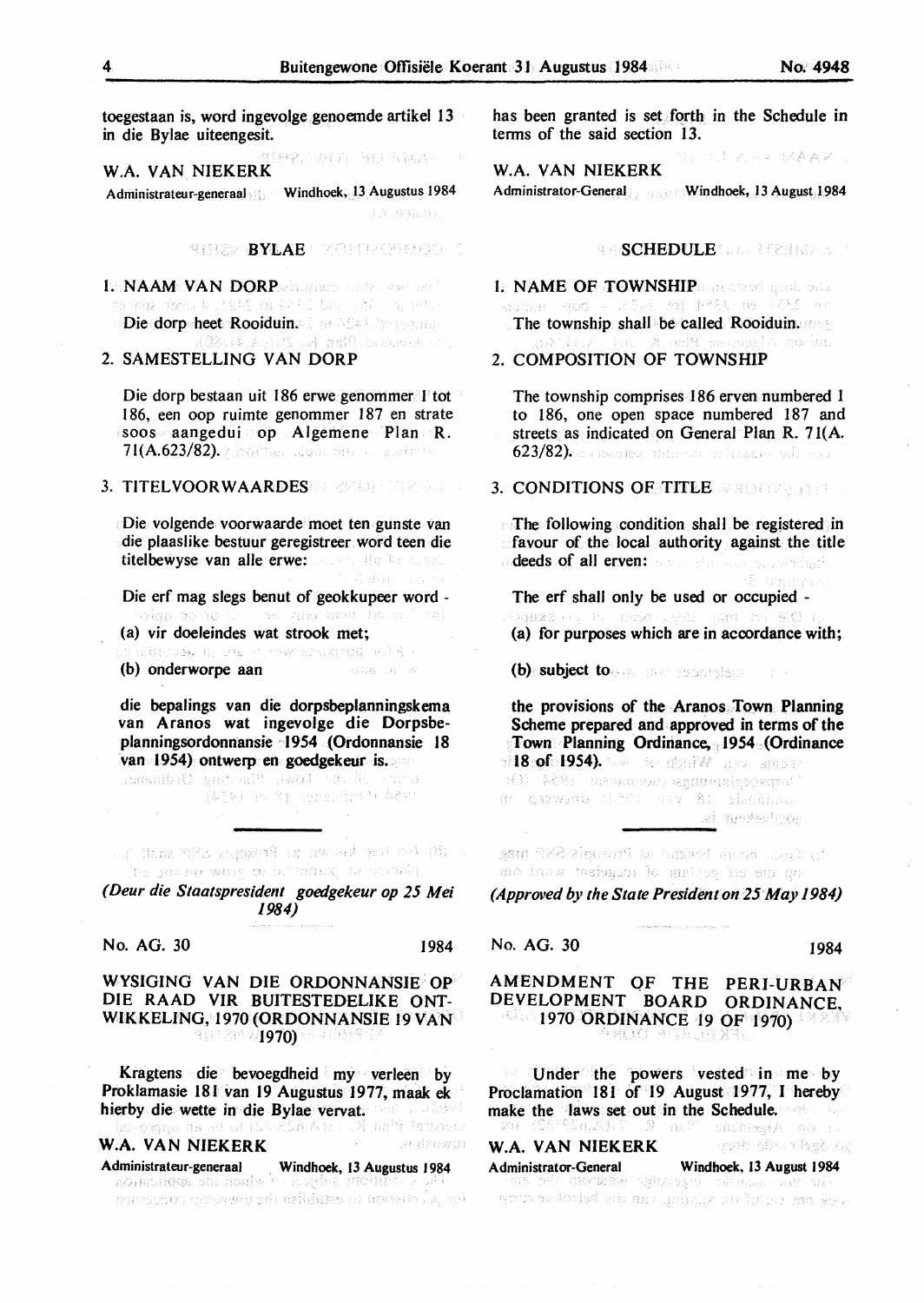$\mathcal{B}^{\pm}_{\text{H}}\mathcal{C}_{\text{H}}$  , and

BYLAE (i) (b) .<br>District in the state of the first state of the state of the state of the state of the state of the state of t

*Wysiging van artikel 1 van Ordonnansie 19 van 1970, soos gewysig deur artikel 2 van Ordonnansie*  JO *van 1972 en artikel 1. vahOrdonnansie 18 van 1973* 

1. Artikel 1 van die Ordonnansie op die Raad vir Buitestedelike. Ontwikkeling, 1970 (hieronder die Ordonnansie genoem), word hietby gewysig -

- (a) deur die volgende woordbepaling voor die woordbepaling van "boekjaar" in te voeg:
	- •• "basiese vordering" 'n vordering wat per maand of ander tydperk betaalbaar is ten opsigte van die beskikbaarheid, aan die okkupeerder van 'n perseel, van elektrisiteit, gas of water wat deur die raad op sodanige perseel of by 'n punt in die onmiddellike nabyheid daarvan voorsien word, mits, in laasgenoemde geval, sodanige voorsiening redelik maklik met 'n voorsieningspunt op sodanige perseel verbind kan word;"; en
	- (b) deur die volgende woordbepaling na die woordbepaling van "buitestedelike gebied" in te voeg:

•• "minimum vordering" die minimum bedrag wat per maand of ander tydperk betaalbaar is ten opsigte van die elektrisiteit, gas of water wat deur die raad op 'n perseel voorsien word, ongeag die hoeveelheid elektrisiteit, gas of water wat in werklikheid gedurende sodanige maand of ander tydperk op sodanige perseel verbruik word;".

*Wysiging van artikel 39 van Ordonnansie 19 van 1970, soos gewysig deur artikel 9 van Ordonnansie* JO *van 1972 en artikel I van Ordonnansie 5 ••an 1980* 

2. Artikel 39 van die Ordonnansie word hierby gewysig deur in paragraaf (o) van subartikel (]) die uitdrukking "twintig rand", oral waar dit voorkom, deur die uitdrukking "eenhonderd rand" te vervang.

*Wysiging van artikel 40 van Ordonnansie 19 van 1970, soos gewysig deur artikel 10 van Ordonnansie IO van 1972, artikel 4 van Ordonnansie 18 van 1973, artikel 18 van Ordonnansie JO van 1978 en artikel 2 van Ordonnansie 5 van 1982* 

3. Artikel 40 van die Ordonnansie word hietby gewysig -

( a) deur die volgende paragraaf by subartikel ( 18) te voeg:

#### SCHEDULE annstrum nois

*Amendment of section 1 of Ordinance 19 of 1970, as amended by section 2 of Ordinance JO* of *1972 and section 1 of Ordinance 18 of 1973.* 

#### dana ink To Noslamsde

t. Section 1 of the Peri-Urban Development Board Ordinance, 1970 (hereinafter referred to as the Ordinance), is hereby amended -

- (a) by the insertion of the following definition before the definition of "financial year";
- " "basic charge" means a charge payable . per month or other period in respect of the availability to the occupier of premises of electricity, gas or water supplied by the board on such premises or at a point in **close proximity to such premises, provided,**
- in the latter case, that such supply can with reasonable ease be connected to a point of supply on such premises;"; and
- (b) by the insertion of the following definition after the definition of "peri-urban area":

" "minimum charge" means the minimum amount payable per month or other period in respect of the electricity, gas or water supplied by the board on any premises, irrespective of the quantity of electricity, gas or water actually consumed on such premises during such month or other period;".

*A mendmenr vf section 39* of *Ordinance 19* of *1970, as amended by section 9 of Ordinance 10* of *1972 and section I of Ordinance 5 of* **1980** 

2. Section 39 of the Ordinance is hereby amended by the substitution in paragraph (o) of subsection (1) for the expression "twenty rand", wherever it occurs, of the expression "one hundred rand".

*Amendment of section 40* of *Ordinance 19* of *1970, as amended by section JO of Ordinance JO* of *1972, section 4 of Ordinance 18 of 1973, section*  18 of Ordinance 10 of 1978 and section 2 of Or*dinance 5 of 1982* 

3. Section 40 of the Ordinance is hereby amended -

(a) by the addition to subsection (18) of the following paragraph: